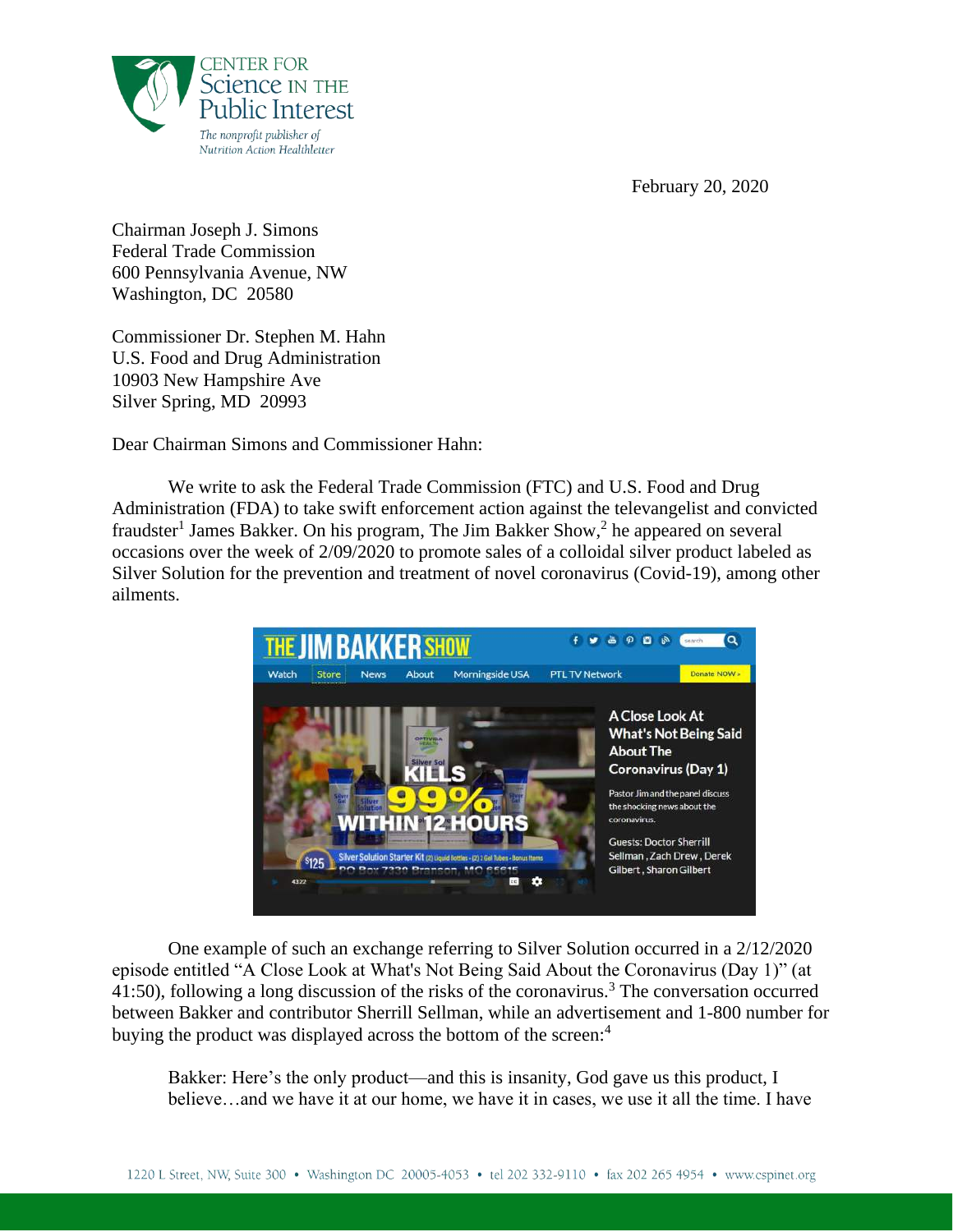this, and uh, I don't think I would have made it without silver. This is amazing…. [Turning to Sellman] Would you recommend, as a doctor, people to have silver in their house for a pandemic?

Sellman: You never want to be without silver. Never. So many reasons. This is a staple. Staple. This is a staple for your family. And we can talk more about it.[] All I can say is that it has been proven by the government that it has the ability to kill every pathogen it has ever been tested on, including SARS and HIV—which you may or may or may not want to get into—as a part of this concern with this virus. And it can kill any of these known viruses like SARS. It has been tested on SARS. It has been tested on the bird flu, the H5N1. And it is 99% kill within 12 hours of exposure to the silver. I mean, you get kill earlier but 99% kill within 12 hours. So we know that it has been able to deactivate this—these viruses successfully.

While Sellman was speaking, a scrolling list of health conditions that the silver could allegedly treat was displayed:



Sellman also said (at 45:50):

Sellman: Ok. So if you want to take it as a maintenance dose, it's taking 1, its taking 2-3 teaspoons a day. That's maintenance dose. And you can put it in anything. You can put it in any drink. You can put it in your soups. You can, you know, just take a slurp of it. …[]

Another commentator, Zach Drew, then discussed how he let his "little daughter" "just drink it right from the bottle." Sellman went on after a little more discussion:

Sellman: So what you want to know: it's used for any age group. You can give it to babies. It has been tested. There are no side effects from it. And you can't overdose on it. The body will use it efficiently and whatever it doesn't need, it's gone.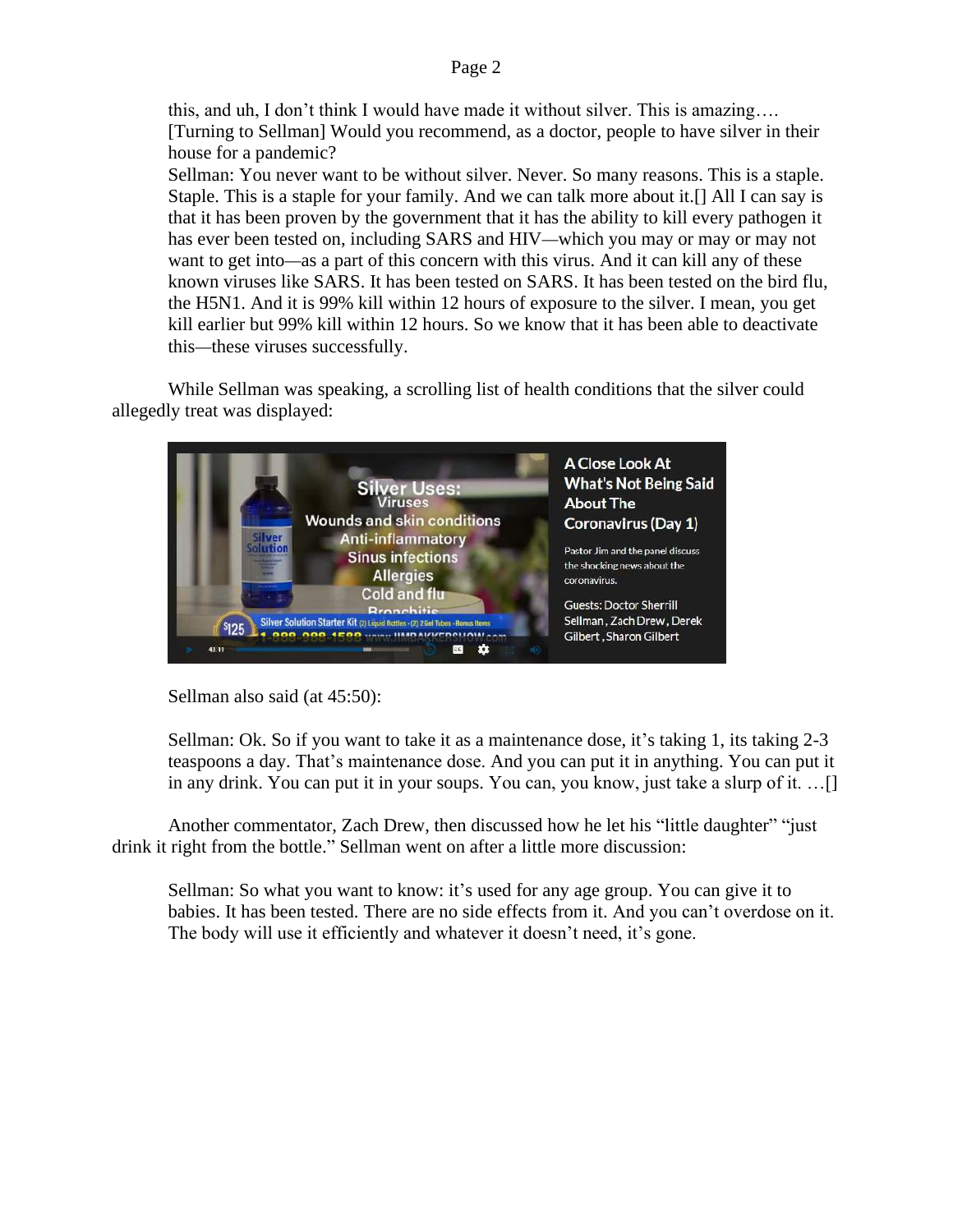

According to news reports, Bakker had claimed previously on his show, which is broadcast through a range of national and local TV networks,<sup>5</sup> that the same product could cure *all* sexually transmitted diseases.<sup>6</sup> Silver Solution is labeled as a "dietary supplement" and sold on The Jim Bakker Show Website for between \$80 and \$300 for varying amounts. A set of this and related products (including skin care gel and lozenges) is also sold as a "Optivida Cold and Flu Season Silver Sol Offer."<sup>7</sup> Silver Solution makes a labeling claim to have been "clinically tested" and indicates that it is an "immune system support." The Website indicates also that a Proposition 65 warning for cancer or reproductive health toxicity concerns is required on the product.

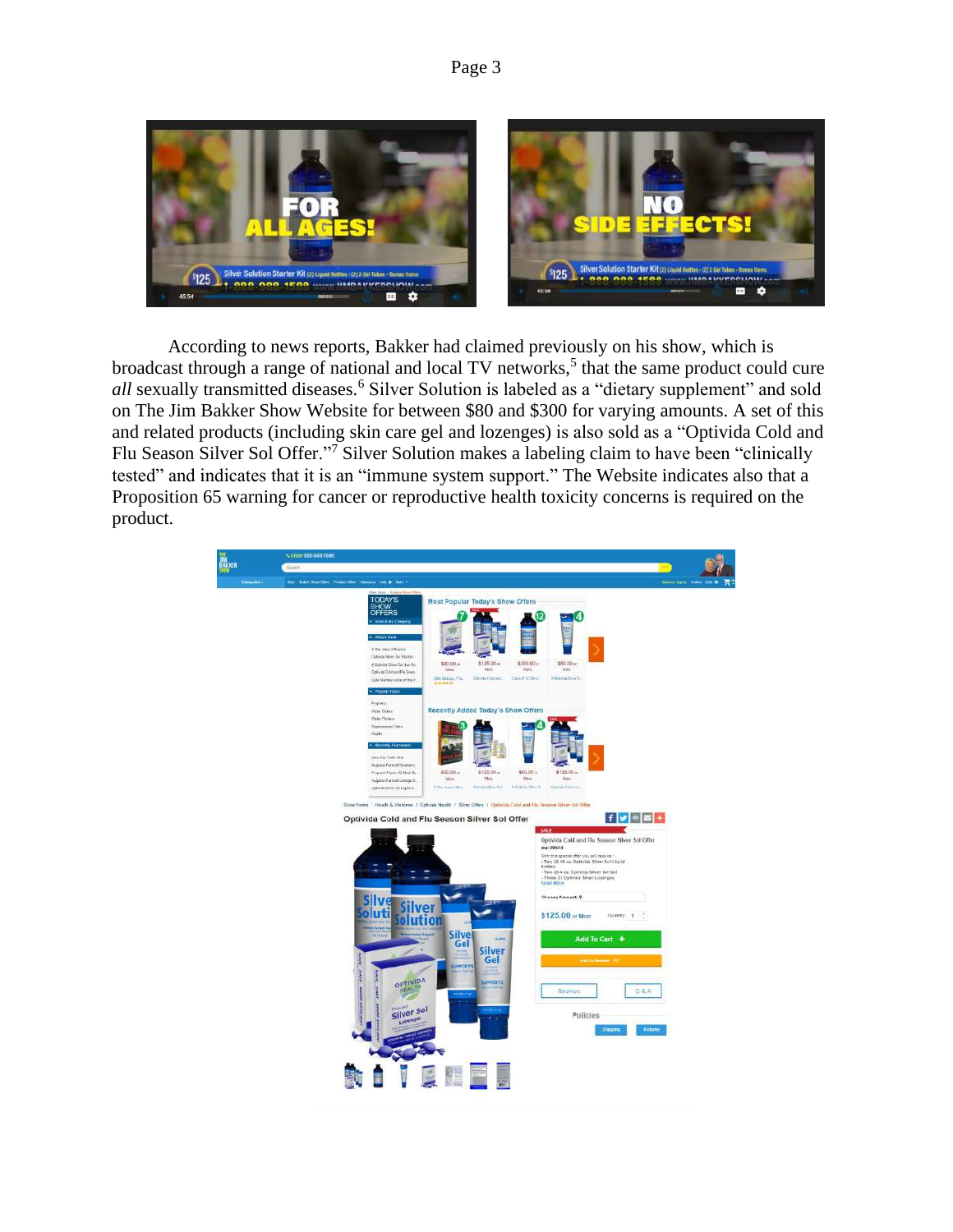### Page 4

The Silver Solution products, according to the label, contain only "nano-silver" and water. Silver Gel contains "silver solution," TEA (Triethylamine) and carbomer. The "Silver Sol" lozenges labeling indicates that its "[p]roprietary nano-silver formula works faster, longer and more efficiently than colloidal silvers to help promote natural healing." While commentators on the show touting the product made a marketing distinction between so-called "ionic" silver and colloidal silver, colloidal silver is commonly understood to be a "term used to describe tiny particles of silver suspended in a liquid," which can include nano-particles.<sup>8</sup>

According to the National Center for Complementary and Integrative Health (NCCIH), colloidal silver is both ineffective for any known health condition and dangerous to consumers.<sup>9</sup> It can cause argyria, a usually permanent bluish-gray discoloration of the skin, eyes, internal organs, nails and gums. It can also cause decreased absorption of some drugs, including antibiotics and medications for thyroid conditions. A Mayo Clinic questions and answers post notes that "[r]arely, excessive doses of colloidal silver can cause possibly irreversible serious health problems, including kidney damage and neurological problems such as seizures."<sup>10</sup> NCCIH makes clear that "there are no legally marketed prescription or over-the-counter drugs containing colloidal silver that are taken by mouth" and that "scientific evidence doesn't support the use of colloidal silver dietary supplements for any disease or condition."

### *The FDA Can and Should Take Immediate Enforcement Action Against the Marketing of these Mislabeled and Dangerous Products*

Any products that are intended to diagnose, cure, treat, prevent, or mitigate a disease by affecting the structure or function of the body are drugs under the Food, Drug, and Cosmetic Act.<sup>11</sup> FDA enforcement policy also makes clear that it is entitled to take marketing claims beyond the label into account in evaluating whether a product is intended to treat disease or makes disease claims.<sup>12</sup> For over-the-counter drugs containing colloidal silver ingredients to be lawfully marketed, they require "an approved application or abbreviated application under section 505 of the [FDCA] and part 314 of this chapter...."<sup>13</sup> None of these products have such an approved application.

Additionally, a product may be deemed misbranded if it is "misleading in any particular."<sup>14</sup> These products are misleadingly labeled because they make unsubstantiated claims about effectiveness that could divert consumers from FDA-approved products and treatment, including seeking medical attention for flu-like symptoms and upper respiratory infections comparable to coronavirus. All of these can be managed symptomatically using FDA-approved drugs, and specific antimicrobials for influenza and are also FDA-approved. Although coronavirus is currently rare in the U.S., officials expect that it will spread here and around the world.<sup>15</sup> Consumers currently watching the program could be misled by the claims into thinking that Silver Solution is a suitable replacement for the flu vaccines or for anti-viral drugs, both of which are identified by the Centers for Disease Control and Prevention as legitimate means to prevent and treat flu.<sup>16</sup>

The above claims also constitute "health fraud," as defined by the FDA to mean "[t]he deceptive promotion, advertisement, distribution or sale of articles . . . that are represented as being effective to diagnose, prevent, cure, treat, or mitigate disease (or other conditions), or to provide a beneficial effect on health, but which have not been scientifically proven safe and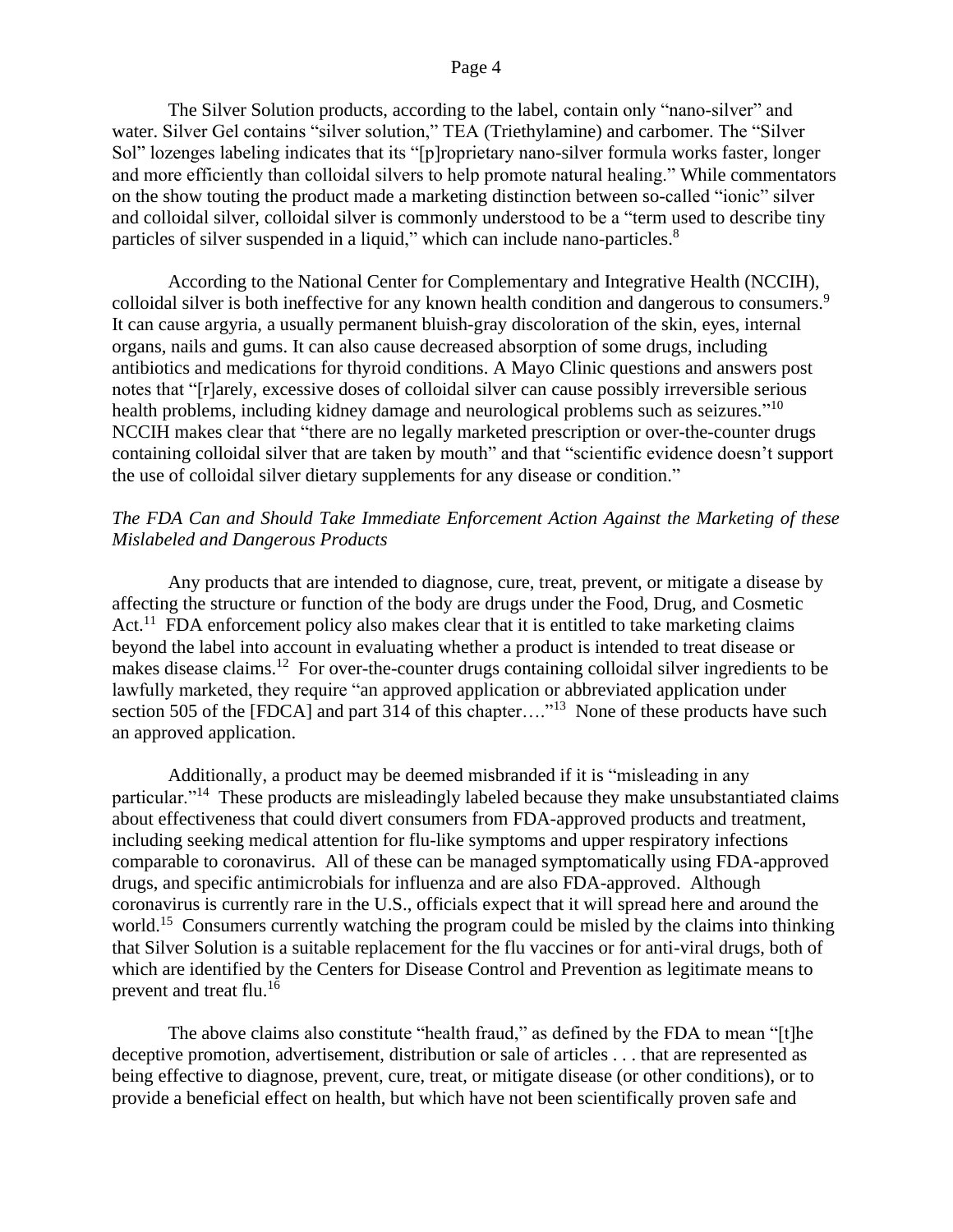### Page 5

effective for such purposes."<sup>17</sup> Bakker has used his position to bilk the public before. In 1989, Bakker was convicted by a jury of 24 counts of felony fraud and conspiracy in federal court for offenses totaling some \$162 million. He served five years of what was originally a 45-year sentence.<sup>18</sup>

These products should qualify as an enforcement priority under the FDA's Health Fraud Compliance Policy Guide § 120.500.<sup>19</sup> Under that Compliance Guide, which makes clear the agency's views on enforcement priorities, they would be considered "indirect health hazards" that: (1) claim to treat a condition that is significant, as we are dealing with a rapidly growing epidemic of coronavirus infection; (2) there are no data that adequately support the efficacy or safety of these products; (3) those seeking to prevent themselves from catching the virus are both numerous and vulnerable (and the product is being marketed on the show alongside other "end times" preparation products clearly intended to stir public emotion and give rise to a sense of crisis), and (4) these products directly compete with treatments for flu and upper respiratory conditions that produce symptoms similar to the coronavirus. Accordingly, action to address these misleading products should be a high priority for the FDA.

## *The FTC Should also Pursue Enforcement Actions against the Misleading Marketing of these Products*

The marketing of these products is also violative of the FTC Act. The FTC may bring an action charging that marketing claims are false or unsubstantiated under Section 13(b) of the FTC Act, 15 U.S.C. § 53(b), to obtain preliminary and permanent injunctive relief, as well as the refund of monies paid, disgorgement of ill-gotten gains and other equitable relief for the Defendant's acts or practices in violation of Sections 5(a) and 12 of the FTC Act. 15 U.S.C.  $\S$ 45(a) and 52.

Over the past several decades, the FTC has taken enforcement action against several companies selling supplements containing colloidal silver, including a 2018 letter in support of such actions against "The Silver Edge" undertaken by the Better Business Bureau's National Advertising Division to pursue its claims about flu prevention, among others.<sup>20</sup> In addition, the FTC took actions against multiple marketers of bogus SARS treatment and prevention products in 2003.<sup>21</sup>

There are also misleading product endorsements made by regular, promoted commentators on The Jim Bakker Show. Although Bakker's co-host is identified as "Doctor Sherrill Sellman" on the screen during the show and on the show's website, it appears that Sellman does not hold a medical degree, except as described below.

On 2/12/2020, while a hotline for calling to buy the product was depicted at the bottom of the screen, Sellman and Bakker had the following exchange:  $22$ 

Bakker: "This influenza that is now circling the globe, you're saying that Silver Solution would be effective?"

Sellman: "Well, let's say it hasn't been tested on this strain of the coronavirus, but it's been tested on other strains of the coronavirus and has been able to eliminate it within 12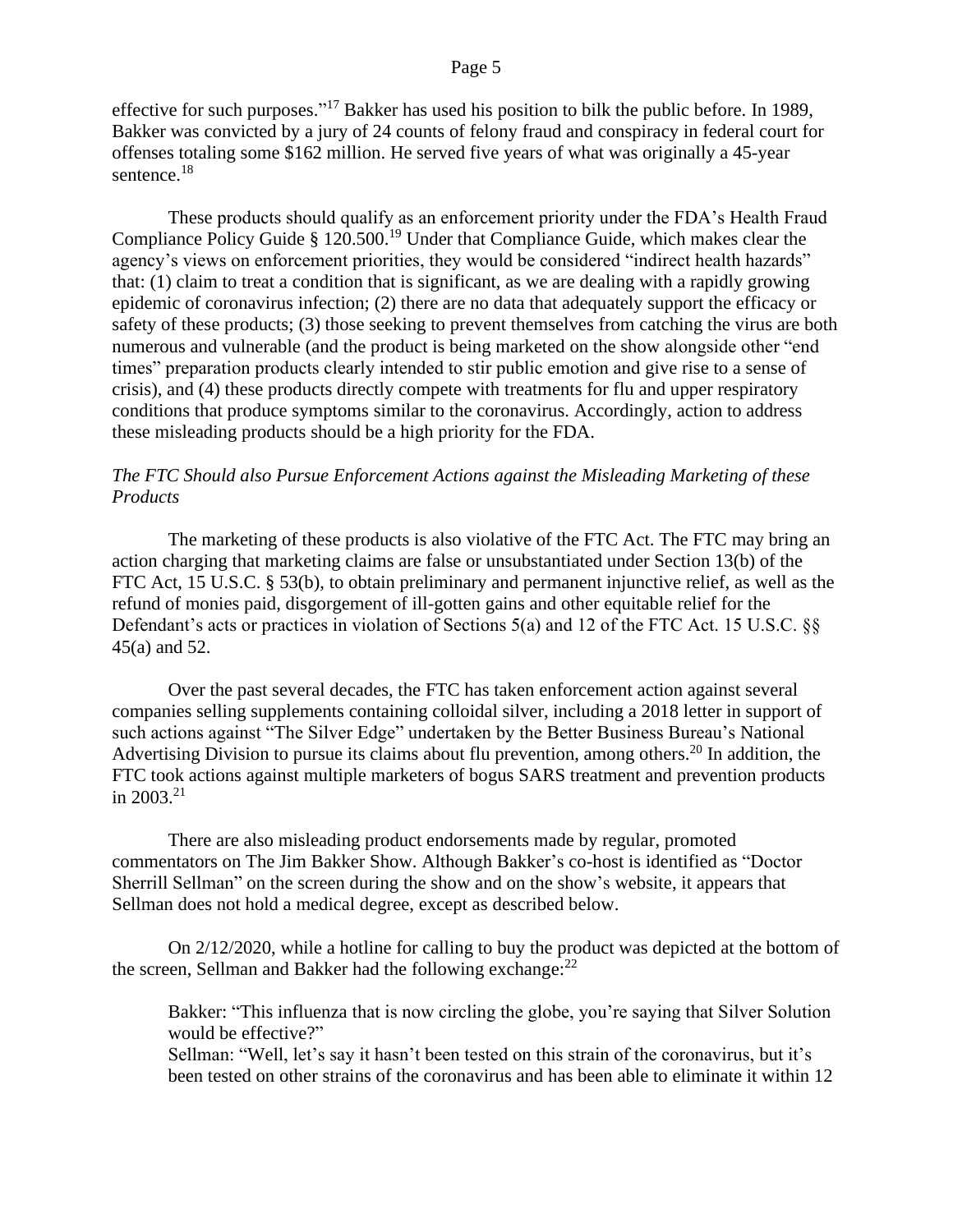hours. Totally eliminates it. Kills it. Deactivates it. And then it boosts your immune system, so then you can support the recovery."

An online biography of Sellman states that, following a B.A. Degree in Sociology and Psychology from the University of Pittsburgh in 1970, she received her Doctor of Naturopathy from Trinity College of Natural Healing, Warsaw, Indiana in 2004.<sup>23</sup> Trinity School of Natural Health is not federally accredited with the Department of Education according to that school's website.<sup>24</sup> Dr. JoAnn Yanez, executive director of the Association of Accredited Naturopathic Medical Colleges (AANMC), told *Newsweek* earlier this week that:

Sellman has not met the educational standards that the organization requires. Sellman "is neither a graduate of an accredited naturopathic medical program, nor has [she] obtained a doctoral level degree from a program recognized by the US Department of Education."25

Yanez wrote in a statement to *Newsweek*:

"[Her] online profile mentions graduating from the Trinity School of Natural Healing (AKA Health), which is not accredited and confers 'degrees' not recognized by any governmental institution. 'Graduates' of these programs are not considered licenseable [sic] medical practitioners." Yanez further requested that *Newsweek* reiterate that Sellman is not a graduate of any institution accredited by  $AANMC.^{926}$ 

Additionally, there is no evidence that Sellman is a medical doctor with training or experience in flu prevention or treatment. Because viewers are likely to mistake Sellman for a medical doctor, the advertisement is deceptive under FTC rules which state that "whenever an advertisement represents, directly or by implication, that the endorser is an expert with respect to the endorsement message, then the endorser's qualifications must in fact give the endorser the expertise that he or she is represented as possessing with respect to the endorsement."<sup>27</sup>

The FTC also has made clear that "[a] non-medical 'doctor' (*e.g*., an individual with a Ph.D. in exercise physiology) or a physician without substantial experience in the area of hearing may endorse a product, but if the endorser is referred to as 'doctor,' the advertisement must make clear the nature and limits of the endorser's expertise." <sup>28</sup> Here, The Jim Bakker Show is violating the FTC's explicit requirement by referring to Sellman as "Doctor" without any further mention of the limitations of her expertise.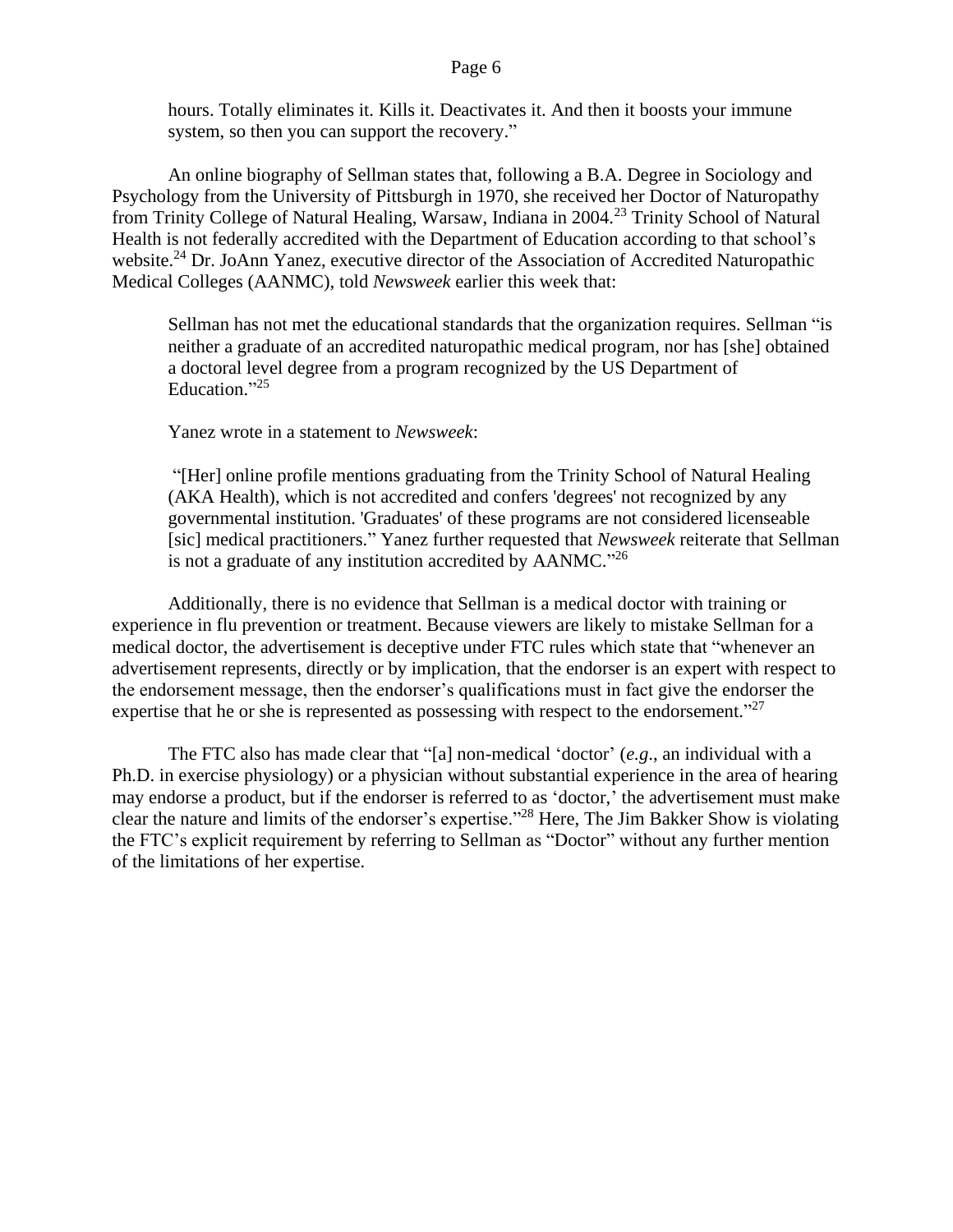### Page 7

Given the nature of the public health threat posed by the coronavirus and the attendant public concern, we urge immediate action by both agencies to halt this fraud on the public. We urge the FDA and FTC to issue warning letters and bring other enforcement actions that require cessation of sales of these and other such products and that would allow inspectors to seize products. In addition, we urge the FTC to pursue refunds for customers who have purchased these products and to alert them of the health risks of consuming them.

Sincerely,

Peter Live

Dr. Peter Lurie, M.P.H., M.D. President and Executive Director

Cana MacCery

Laura MacCleery Policy Director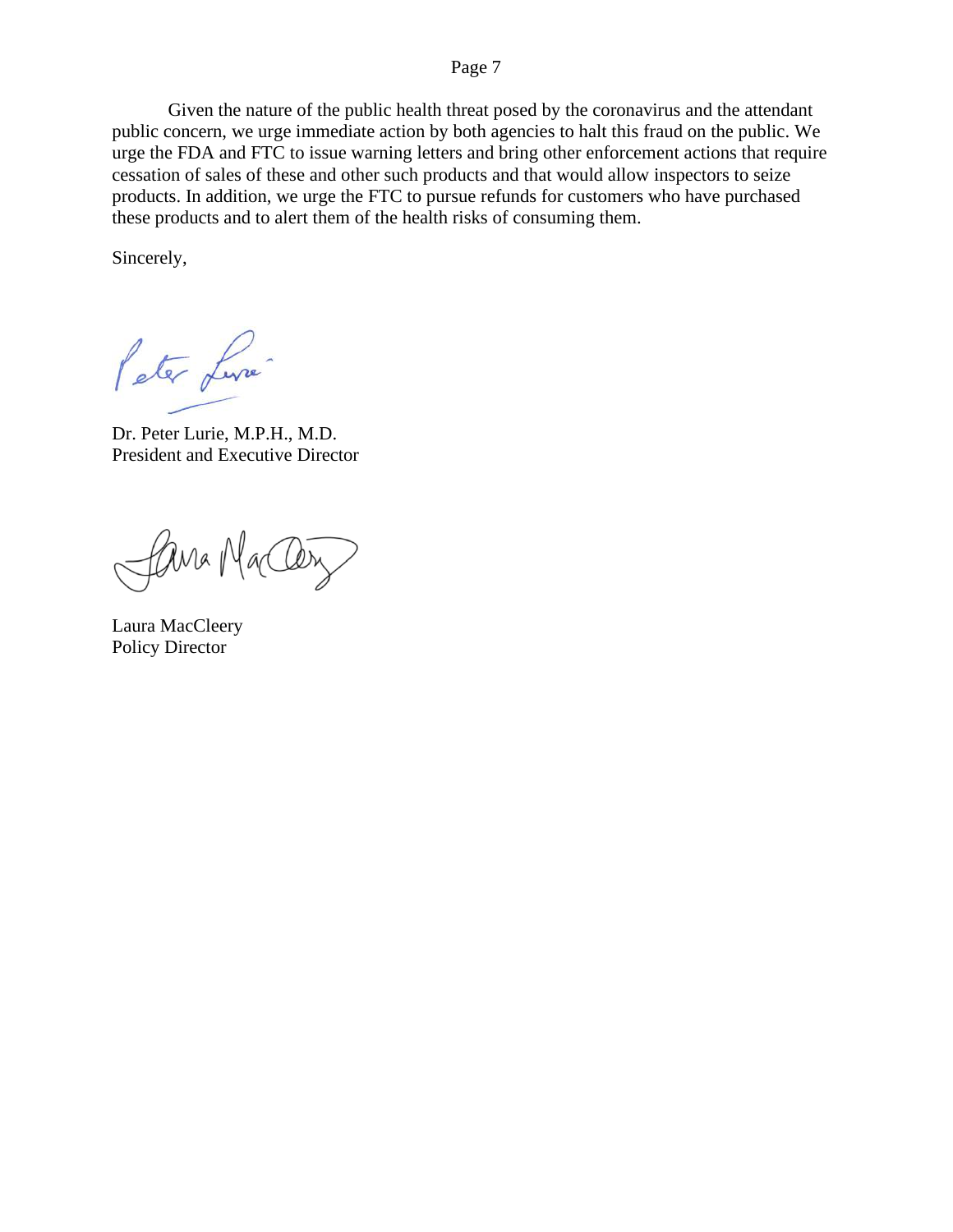# **Notes**

<sup>1</sup> Applebome P. Bakker Is Convicted on All Counts; First Felon Among TV Evangelists. *The New York Times.* October 6, 1989. [https://www.nytimes.com/1989/10/06/us/bakker-is-convicted-on-all-counts-first](https://www.nytimes.com/1989/10/06/us/bakker-is-convicted-on-all-counts-first-felon-among-tv-evangelists.html)[felon-among-tv-evangelists.html](https://www.nytimes.com/1989/10/06/us/bakker-is-convicted-on-all-counts-first-felon-among-tv-evangelists.html)

<sup>2</sup> The Jim Bakker Show (homepage). n.d. [https://jimbakkershow.com/.](https://jimbakkershow.com/) Accessed February 18, 2020.

<sup>3</sup> The Jim Bakker Show. *A Close Look at What's Not Being Said About The Coronavirus (Day 1)*. Show #3861, Aired on February 12, 2020. [https://jimbakkershow.com/watch/?guid=3861.](https://jimbakkershow.com/watch/?guid=3861) Accessed February 18, 2020.

<sup>4</sup> The Jim Bakker Show. *A Close Look at What's Not Being Said About The Coronavirus (Day 1).* Show #3861, Aired on February 12, 2020. [https://jimbakkershow.com/watch/?guid=3861.](https://jimbakkershow.com/watch/?guid=3861) Accessed February 18, 2020.

<sup>5</sup> The Jim Bakker Show. *Broadcast Listings.* n.d. [https://jimbakkershow.com/watch-us-live/broadcast](https://jimbakkershow.com/watch-us-live/broadcast-listings/)[listings/.](https://jimbakkershow.com/watch-us-live/broadcast-listings/) Accessed February 18, 2020.

<sup>6</sup> Smith G. Have an STI? This infamous evangelical preacher wants to sell you a (fake) cure. *LGBTQ Nation.* July 27, 2019. [https://www.lgbtqnation.com/2019/07/sti-infamous-evangelical-preacher-wants-](https://www.lgbtqnation.com/2019/07/sti-infamous-evangelical-preacher-wants-sell-fake-cure/)

[sell-fake-cure/.](https://www.lgbtqnation.com/2019/07/sti-infamous-evangelical-preacher-wants-sell-fake-cure/) Accessed February 18, 2020. (Viz. "You know, the amazing thing is it's safe for babies,' said Bakker while hawking the Silver Solution Combo Pack on *The Jim Bakker Show*. 'It's the most amazing product. It's proven to kill every venereal disease there is.'")

<sup>7</sup> The Jim Bakker Show. *Optivida Cold and Flu Season Silver Sol Offer.* n.d.

[https://store.jimbakkershow.com/product/cold-and-flu-season-silver-sol-offer/.](https://store.jimbakkershow.com/product/cold-and-flu-season-silver-sol-offer/) Accessed February 19, 2020.

8 "All about Colloidal Silver: Is it Healthy or Dangerous?" *Healthline.* 

<https://www.healthline.com/nutrition/colloidal-silver> Accessed February 19, 2020.

<sup>9</sup> National Center for Complementary and Integrative Health. *Colloidal Silver.* n.d.

[https://nccih.nih.gov/health/colloidalsilver.](https://nccih.nih.gov/health/colloidalsilver) Accessed February 19, 2020.

 $10$  Mayo Clinic. Healthy Lifestyle. "My dad takes colloidal silver for his health, but is it safe?" [https://www.mayoclinic.org/healthy-lifestyle/consumer-health/expert-answers/colloidal-silver/faq-](https://www.mayoclinic.org/healthy-lifestyle/consumer-health/expert-answers/colloidal-silver/faq-20058061)[20058061.](https://www.mayoclinic.org/healthy-lifestyle/consumer-health/expert-answers/colloidal-silver/faq-20058061) Accessed February 20, 2020.

 $11$  21 U.S.C. § 321(g)(1). Federal Food, Drug, and Cosmetic Act- Definitions; generally.

 $12$  21 C.F.R. §310.548. Drug products containing colloidal silver ingredients or silver salts offered overthe-counter (OTC) for the treatment and/or prevention of disease.

<sup>13</sup> *Id.*

<sup>14</sup> Under section 502(a) of the FD&C Act [21 U.S.C. § 352(a)], a drug is misbranded if its labeling "is false or misleading in any particular." Section 201(n) of the FD&C Act [21 U.S.C.  $\S 321(n)$ ], provides that, in determining whether an article's labeling or advertising "is misleading, there shall be taken into account . . . not only representations made or suggested . . . but also the extent to which labeling or advertising fails to reveal facts material in light of such representations . . . ."

<sup>15</sup> McKeever A. Here's what coronavirus does to the body. *National Geographic.* February 19, 2020. [https://www.nationalgeographic.com/science/2020/02/here-is-what-coronavirus-does-to-the-body/.](https://www.nationalgeographic.com/science/2020/02/here-is-what-coronavirus-does-to-the-body/) Accessed February 19, 2020.

<sup>16</sup> U.S. Centers for Disease Control and Prevention. *What You Should Know About Flu Antiviral Drugs.* April 22, 2019. [https://www.cdc.gov/flu/treatment/whatyoushould.htm.](https://www.cdc.gov/flu/treatment/whatyoushould.htm) Accessed February 19, 2020.

<sup>17</sup> U.S. Food and Drug Administration*. Market Unapproved Drugs- Compliance Policy Guide*. 2011; Sec 440.100. [https://www.fda.gov/regulatory-information/search-fda-guidance-documents/marketed](https://www.fda.gov/regulatory-information/search-fda-guidance-documents/marketed-unapproved-drugs-compliance-policy-guide)[unapproved-drugs-compliance-policy-guide.](https://www.fda.gov/regulatory-information/search-fda-guidance-documents/marketed-unapproved-drugs-compliance-policy-guide) Accessed February 19, 2020.

<sup>18</sup> Smothers R. Ex-Television Evangelist Bakker Ends Prison Sentence for Fraud. *The New York Times*. December 2, 1994. [https://www.nytimes.com/1994/12/02/us/ex-television-evangelist-bakker-ends-prison](https://www.nytimes.com/1994/12/02/us/ex-television-evangelist-bakker-ends-prison-sentence-for-fraud.html)[sentence-for-fraud.html.](https://www.nytimes.com/1994/12/02/us/ex-television-evangelist-bakker-ends-prison-sentence-for-fraud.html) Accessed February 19, 2020.